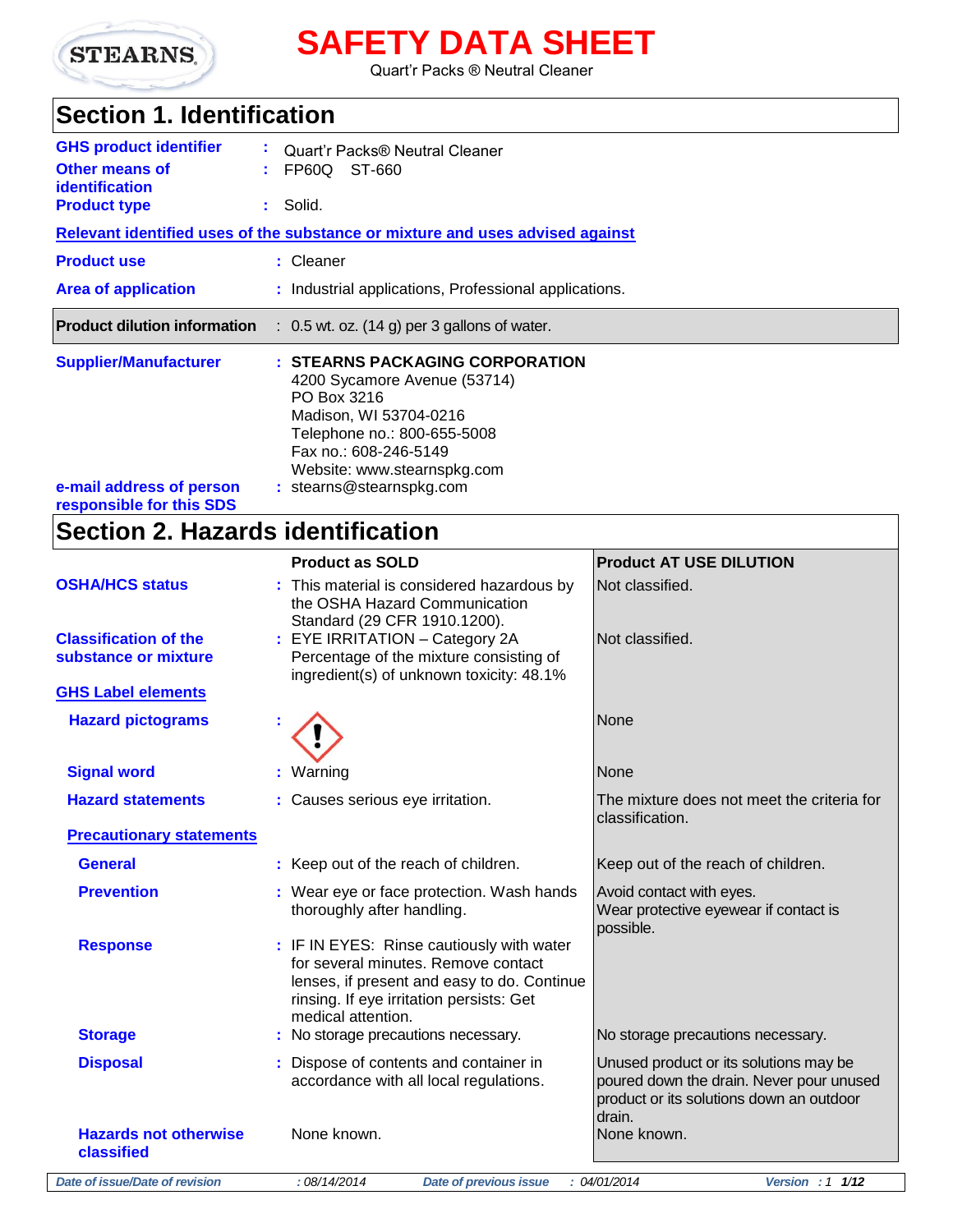## **Section 3. Composition/information on ingredients**

| <b>Substance/mixture</b> | : Mixture |                  |
|--------------------------|-----------|------------------|
| <b>Other means of</b>    |           | $:$ FP60Q ST-660 |
| <i>identification</i>    |           |                  |

|  |  | <b>CAS number/other identifiers</b> |  |  |  |
|--|--|-------------------------------------|--|--|--|
|--|--|-------------------------------------|--|--|--|

| <b>CAS number</b> | : Not applicable. |
|-------------------|-------------------|
|-------------------|-------------------|

| <b>Product code</b> | : Not available. |
|---------------------|------------------|
|                     |                  |

| <b>Ingredient name</b>       | <b>Other names</b> | $\frac{9}{6}$ | <b>CAS number</b> |
|------------------------------|--------------------|---------------|-------------------|
| citric acid                  | citric acid        | $10 - 30$     | 77-92-9           |
| sodium carbonate             | sodium carbonate   | $10 - 30$     | 497-19-8          |
| alcohols, C9-11, ethoxylated | alcohol ethoxvlate | - <3          | 68439-46-3        |

Any concentration shown as a range is to protect confidentiality or is due to batch variation.

**There are no additional ingredients present which, within the current knowledge of the supplier and in the concentrations applicable, are classified as hazardous to health and hence require reporting in this section.**

## **Section 4. First aid measures**

### **Description of necessary first aid measures**

|                                                    | <b>Product as SOLD</b>                                                                                                     | <b>Product AT USE DILUTION</b>                                                                                              |
|----------------------------------------------------|----------------------------------------------------------------------------------------------------------------------------|-----------------------------------------------------------------------------------------------------------------------------|
| <b>Eye contact</b>                                 | : Remove contact lenses if worn. Rinse<br>opened eye for several minutes under<br>running water. Then consult a doctor.    | No known effect after eye contact. Rinse<br>with water for a few minutes. If irritation<br>persists, get medical attention. |
| <b>Inhalation</b>                                  | : Supply fresh air; consult doctor in case of<br>complaints.                                                               | No special measures required. Treat<br>symptomatically.                                                                     |
| <b>Skin contact</b>                                | : Brush off loose particles from skin.<br>Immediately rinse with water. If skin<br>irritation continues, consult a doctor. | No known effect after skin contact. Rinse<br>with water for a few minutes.                                                  |
| <b>Ingestion</b>                                   | : Rinse out mouth and then drink plenty of<br>water.<br>Do not induce vomiting; call for medical<br>help immediately.      | Get medical attention if symptoms occur.                                                                                    |
| Most important symptoms/effects, acute and delayed |                                                                                                                            |                                                                                                                             |
| <b>Potential acute health effects</b>              |                                                                                                                            |                                                                                                                             |
| <b>Eye contact</b>                                 | : Causes serious eye irritation.                                                                                           | No known effect after eye contact. Rinse<br>with water for a few minutes. If irritation<br>persists, get medical attention. |
| Over-exposure signs/symptoms                       |                                                                                                                            |                                                                                                                             |
| <b>Eye contact</b>                                 | : Adverse symptoms may include the<br>following:<br>pain or irritation<br>watering<br>redness                              | Treat symptomatically.                                                                                                      |
| <b>Inhalation</b>                                  | : Adverse symptoms may include the<br>following:<br>respiratory tract irritation<br>coughing                               |                                                                                                                             |
| <b>Skin contact</b>                                | : Adverse symptoms may include the<br>following:<br>irritation<br>redness                                                  |                                                                                                                             |
| <b>Ingestion</b>                                   | : No specific data.                                                                                                        |                                                                                                                             |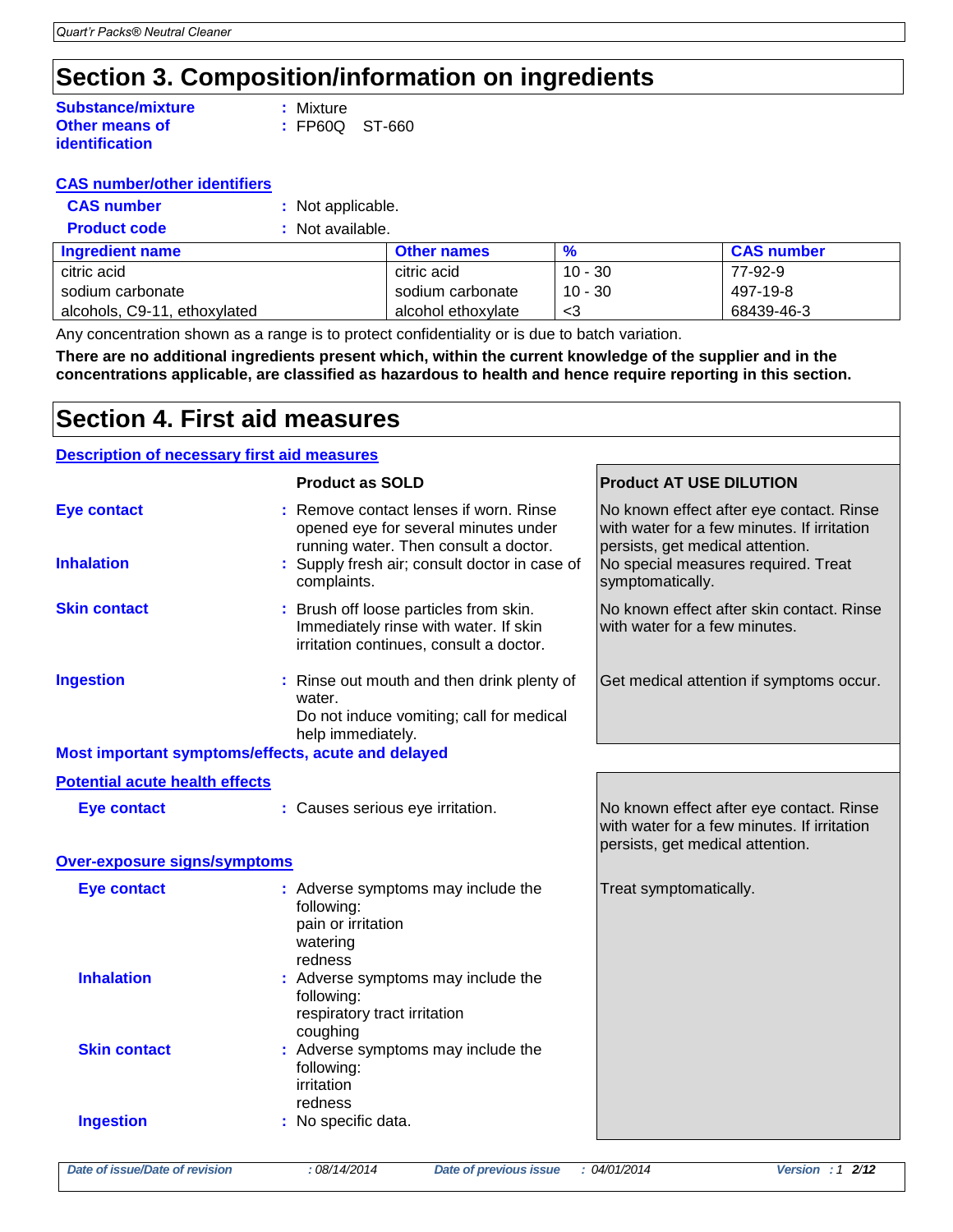### **Section 4. First aid measures**

**Indication of immediate medical attention and special treatment needed, if necessary**

| <b>Notes to physician</b>         | <b>Product as SOLD</b><br>: Treat symptomatically. Contact poison<br>treatment specialist immediately if large<br>quantities have been ingested or inhaled.                         | <b>Product AT USE DILUTION</b><br>Treat symptomatically. |
|-----------------------------------|-------------------------------------------------------------------------------------------------------------------------------------------------------------------------------------|----------------------------------------------------------|
| <b>Specific treatments</b>        | : No specific treatment.                                                                                                                                                            | No specific treatment.                                   |
| <b>Protection of first-aiders</b> | : No action shall be taken involving any<br>personal risk or without suitable training. It<br>may be dangerous to the person providing<br>aid to give mouth-to-mouth resuscitation. | No specific treatment.                                   |

### **Section 5. Fire-fighting measures**

| <b>Extinguishing media</b>                                                |                                                                                                                                                                                                         |
|---------------------------------------------------------------------------|---------------------------------------------------------------------------------------------------------------------------------------------------------------------------------------------------------|
| <b>Suitable extinguishing</b><br>media                                    | : Use an extinguishing agent suitable for the surrounding fire.                                                                                                                                         |
| <b>Unsuitable extinguishing</b><br>media                                  | : Do not use water jet.                                                                                                                                                                                 |
| the chemical                                                              | <b>Specific hazards arising from :</b> No specific fire or explosion hazard.                                                                                                                            |
| <b>Hazardous thermal</b><br>decomposition products                        | : Decomposition products may include the following materials:<br>carbon dioxide<br>carbon monoxide<br>sulfur oxides<br>metal oxide/oxides                                                               |
| <b>Special protective actions</b><br>for fire-fighters                    | : Promptly isolate the scene by removing all persons from the vicinity of the incident if<br>there is a fire. No action shall be taken involving any personal risk or without suitable<br>training.     |
| <b>Special protective</b><br>equipment for fire-fighters<br><b>Remark</b> | : Fire-fighters should wear appropriate protective equipment and self-contained<br>breathing apparatus (SCBA) with a full face-piece operated in positive pressure mode.<br>: Dust explosion class: St1 |

### **Section 6. Accidental release measures**

### **Personal precautions, protective equipment and emergency procedures**

|                                | <b>Product as SOLD</b>                                                                                                                                                                | <b>Product AT USE DILUTION</b>                                                                        |
|--------------------------------|---------------------------------------------------------------------------------------------------------------------------------------------------------------------------------------|-------------------------------------------------------------------------------------------------------|
| For non-emergency<br>personnel | No action shall be taken involving any<br>personal risk or without suitable training.<br>Evacuate surrounding areas. Keep                                                             | Use personal protective equipment as<br>required.                                                     |
|                                | unnecessary and unprotected personnel<br>from entering. Do not touch or walk through material and run off with soil and surface<br>spilled material. Provide adequate<br>ventilation. | Avoid contact of large amounts of spilled<br>waterways.                                               |
|                                | Wear appropriate respirator when<br>ventilation is inadequate. Put on<br>appropriate personal protective equipment.                                                                   | Use a water rinse for final clean-up.                                                                 |
| For emergency responders       | : If specialized clothing is required to deal<br>with the spillage, take note of any                                                                                                  | Use personal protective equipment as<br>required.                                                     |
|                                | information in Section 8 on suitable and<br>unsuitable materials. See also the<br>information in "For non-emergency<br>personnel".                                                    | Avoid contact of large amounts of spilled<br>material and run off with soil and surface<br>waterways. |
| Date of issue/Date of revision | :08/14/2014<br>Date of previous issue                                                                                                                                                 | : 04/01/2014<br>Version : 1 3/12                                                                      |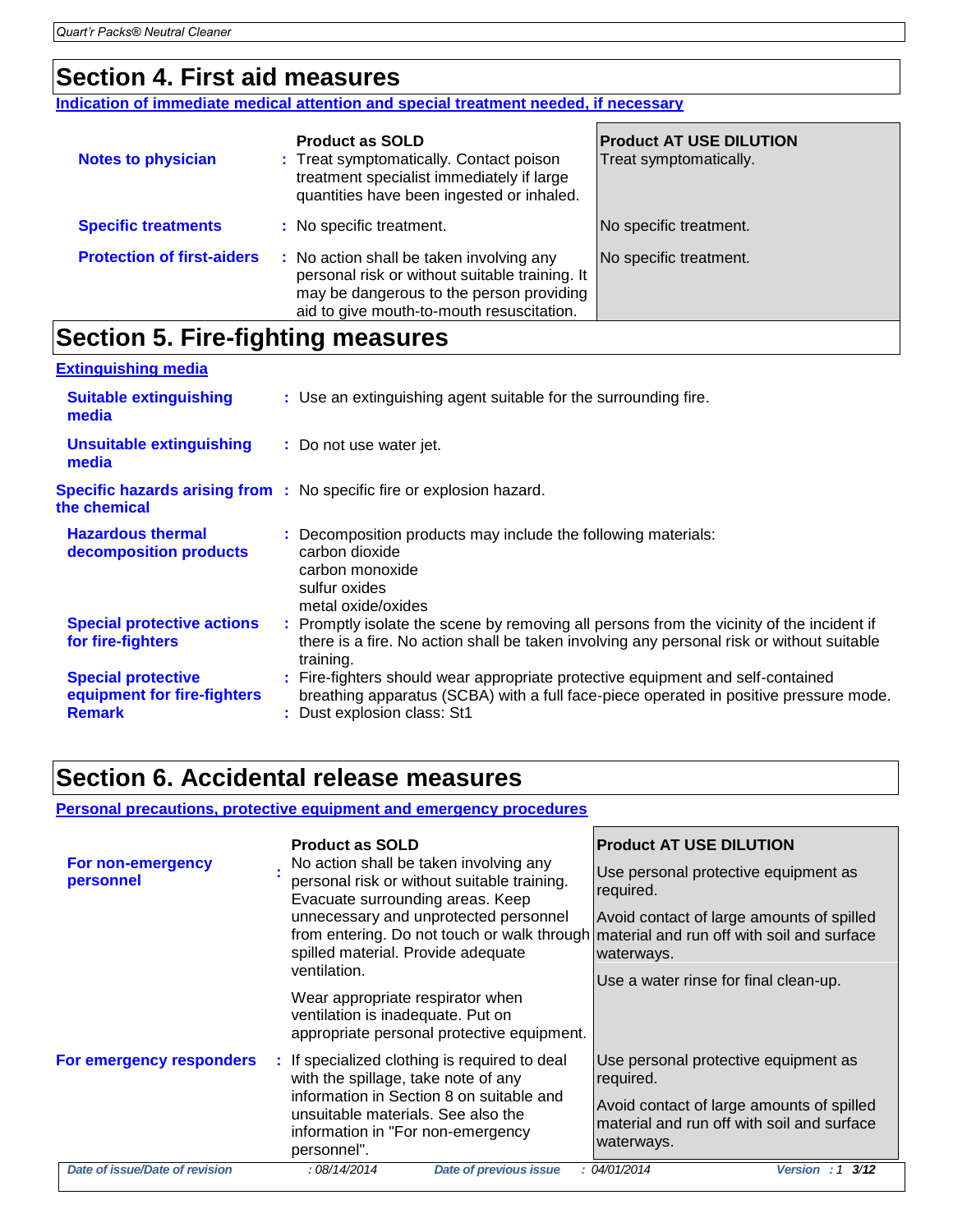## **Section 6. Accidental release measures**

|                                                              | <b>Product as SOLD</b>                                                                                                                                                                                                                                                                                                                                                                                                                                            | <b>Product AT USE DILUTION</b>                                                                                                      |
|--------------------------------------------------------------|-------------------------------------------------------------------------------------------------------------------------------------------------------------------------------------------------------------------------------------------------------------------------------------------------------------------------------------------------------------------------------------------------------------------------------------------------------------------|-------------------------------------------------------------------------------------------------------------------------------------|
| <b>Environmental precautions</b>                             | : Avoid dispersal of spilled material and<br>runoff and contact with soil, waterways,<br>drains and sewers. Inform the relevant<br>authorities if the product has caused<br>environmental pollution (sewers,<br>waterways, soil or air).                                                                                                                                                                                                                          | Avoid discharge into storm water drains,<br>water courses, or onto the ground.                                                      |
| <b>Methods and materials for containment and cleaning up</b> |                                                                                                                                                                                                                                                                                                                                                                                                                                                                   |                                                                                                                                     |
| <b>Small spill</b>                                           | : Move containers from spill area. Avoid dust Small Spills: Wipe up with absorbent<br>generation. Using a vacuum with HEPA<br>filter will reduce dust dispersal. Place<br>spilled material in a designated, labeled<br>waste container. Dispose of via a licensed<br>waste disposal contractor.                                                                                                                                                                   | material. Use a water rinse for final clean-<br>up.                                                                                 |
| <b>Large spill</b>                                           | : Move containers from spill area. Approach<br>release from upwind. Prevent entry into<br>sewers, water courses, basements or<br>confined areas. Avoid dust generation. Do<br>not dry sweep. Vacuum dust with<br>equipment fitted with a HEPA filter and<br>place in a closed, labeled waste container.<br>Dispose of via a licensed waste disposal<br>contractor. Note: see Section 1 for<br>emergency contact information and Section<br>13 for waste disposal. | Large Spills: Flush area with water. Prevent<br>entry into waterways.<br>Discharge collected material per<br>Section 13 of the SDS. |

## **Section 7. Handling and storage**

### **Precautions for safe handling**

|                                                  | <b>Product as SOLD</b>                                                                                                                                                                                                                                                                                                                                                                                                                                                             | <b>Product AT USE DILUTION</b>        |
|--------------------------------------------------|------------------------------------------------------------------------------------------------------------------------------------------------------------------------------------------------------------------------------------------------------------------------------------------------------------------------------------------------------------------------------------------------------------------------------------------------------------------------------------|---------------------------------------|
| <b>Protective measures</b>                       | : Put on appropriate personal protective<br>equipment (see Section 8). Do not ingest.<br>Avoid contact with eyes, skin and clothing.<br>Use only with adequate ventilation. Wear<br>appropriate respirator when ventilation is<br>inadequate. Keep in the original container<br>or an approved alternative made from a<br>compatible material, kept tightly closed<br>when not in use. Empty containers retain<br>product residue and can be hazardous. Do<br>not reuse container. | No special measures required.         |
| <b>Advice on general</b><br>occupational hygiene | : Eating, drinking and smoking should be<br>prohibited in areas where this material is<br>handled, stored and processed. Workers<br>should wash hands and face before eating,<br>drinking and smoking. Remove<br>contaminated clothing and protective<br>equipment before entering eating areas.<br>See also Section 8 for additional<br>information on hygiene measures.                                                                                                          | Wash hands thoroughly after handling. |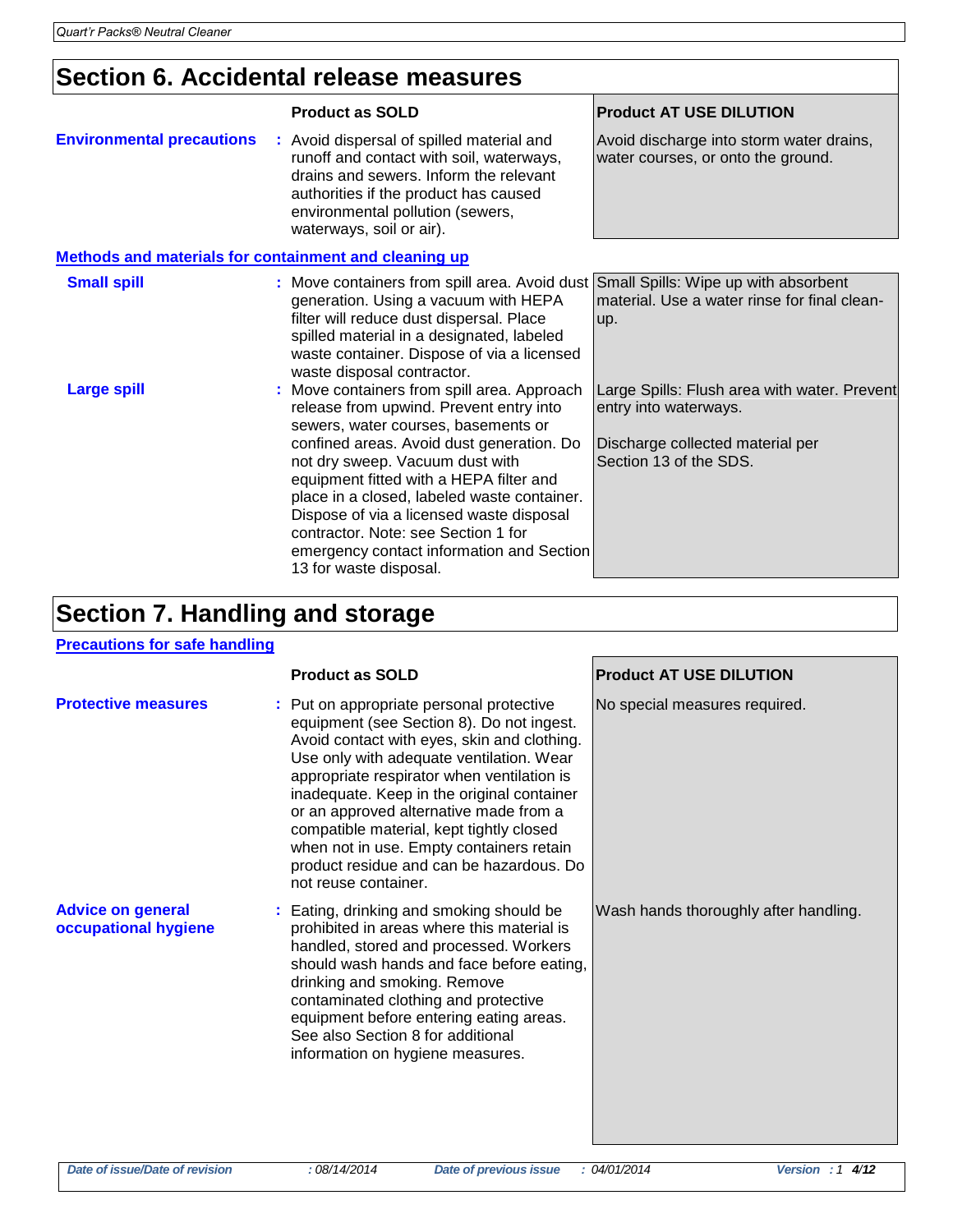## **Section 7. Handling and storage**

|                                                                           | <b>Product as SOLD</b>                                                                                                                                                                                                                                                                                                                                                                                                                                                                                                             | <b>Product AT USE DILUTION</b> |  |  |
|---------------------------------------------------------------------------|------------------------------------------------------------------------------------------------------------------------------------------------------------------------------------------------------------------------------------------------------------------------------------------------------------------------------------------------------------------------------------------------------------------------------------------------------------------------------------------------------------------------------------|--------------------------------|--|--|
| <b>Conditions for safe storage,</b><br>including any<br>incompatibilities | : Store in accordance with local regulations.<br>Store in original container protected from<br>direct sunlight in a dry, cool and well-<br>ventilated area, away from incompatible<br>materials (see Section 10) and food and<br>drink. Store locked up. Keep container<br>tightly closed and sealed until ready for<br>use. Containers that have been opened<br>must be carefully resealed and kept upright<br>to prevent leakage. Do not store in<br>unlabeled containers. Use appropriate<br>containment to avoid environmental | Keep out of reach of children. |  |  |
|                                                                           | contamination. Keep from freezing.                                                                                                                                                                                                                                                                                                                                                                                                                                                                                                 |                                |  |  |
| Section 8. Exposure controls/personal protection                          |                                                                                                                                                                                                                                                                                                                                                                                                                                                                                                                                    |                                |  |  |

#### **Control parameters**

**Occupational exposure limits**

None.

|                                                   | <b>Product as SOLD</b>                                                                                                                                                                                                                                                                                                                                                                                                                                | <b>Product AT USE DILUTION</b>                                                                                                                                                               |
|---------------------------------------------------|-------------------------------------------------------------------------------------------------------------------------------------------------------------------------------------------------------------------------------------------------------------------------------------------------------------------------------------------------------------------------------------------------------------------------------------------------------|----------------------------------------------------------------------------------------------------------------------------------------------------------------------------------------------|
| <b>Appropriate engineering</b><br><b>controls</b> | Use only with adequate ventilation. If user<br>operations generate dust, fumes, gas,<br>vapor or mist, use process enclosures,<br>local exhaust ventilation or other<br>engineering controls to keep worker<br>exposure to airborne contaminants below<br>any recommended or statutory limits.                                                                                                                                                        | No exposure limits noted for ingredient(s).                                                                                                                                                  |
| <b>Environmental exposure</b><br>controls         | Emissions from ventilation or work process<br>equipment should be checked to ensure<br>they comply with the requirements of<br>environmental protection legislation. In<br>some cases, fume scrubbers, filters or<br>engineering modifications to the process<br>equipment will be necessary to reduce<br>emissions to acceptable levels.                                                                                                             | No biological exposure limits noted for the<br>ingredient(s).                                                                                                                                |
| <b>Individual protection measures</b>             |                                                                                                                                                                                                                                                                                                                                                                                                                                                       |                                                                                                                                                                                              |
| <b>Hygiene measures</b>                           | : Wash hands, forearms and face thoroughly Always observe good personal hygiene<br>after handling chemical products, before<br>eating, smoking and using the lavatory and<br>at the end of the working period.<br>Appropriate techniques should be used to<br>remove potentially contaminated clothing.<br>Wash contaminated clothing before<br>reusing. Ensure that eyewash stations and<br>safety showers are close to the workstation<br>location. | measures, such as washing after handling<br>the material and before eating, drinking,<br>and/or smoking. Routinely wash work<br>clothing and protective equipment to<br>remove contaminants. |
| <b>Eye/face protection</b>                        | Safety eyewear complying with an<br>approved standard should be used when a<br>risk assessment indicates this is necessary<br>to avoid exposure to liquid splashes, mists,<br>gases or dusts. If contact is possible, the<br>following protection should be worn, unless<br>the assessment indicates a higher degree<br>of protection: chemical splash goggles.                                                                                       | No protective equipment is needed under<br>normal conditions.                                                                                                                                |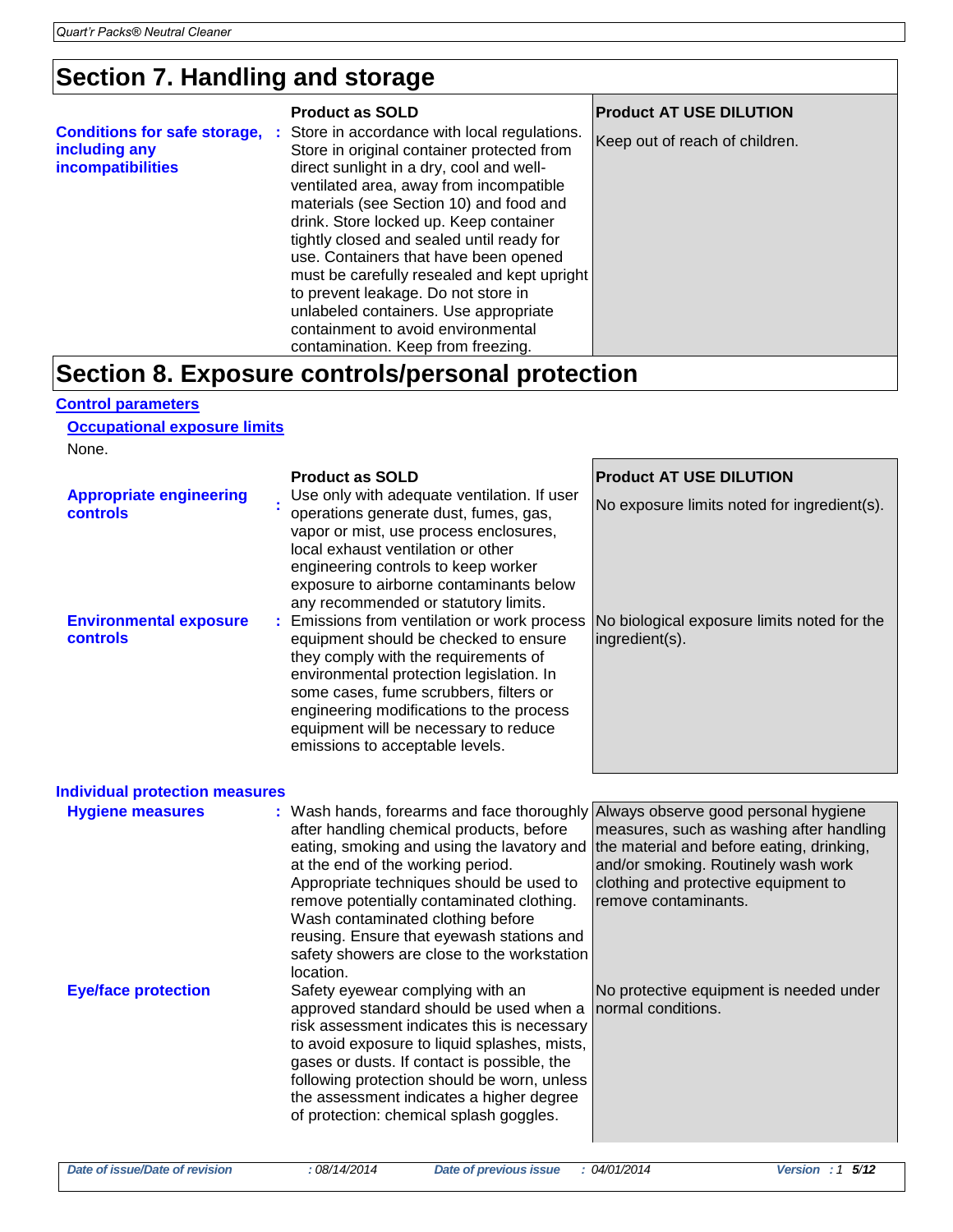# **Section 8. Exposure controls/personal protection**

|                               | <b>Product as SOLD</b>                                                                                                                                                                                                                                                                                                                                                                                                                                                                                                                                                                                                                                                                            | <b>Product AT USE DILUTION</b>                                |
|-------------------------------|---------------------------------------------------------------------------------------------------------------------------------------------------------------------------------------------------------------------------------------------------------------------------------------------------------------------------------------------------------------------------------------------------------------------------------------------------------------------------------------------------------------------------------------------------------------------------------------------------------------------------------------------------------------------------------------------------|---------------------------------------------------------------|
| <b>Skin protection</b>        |                                                                                                                                                                                                                                                                                                                                                                                                                                                                                                                                                                                                                                                                                                   |                                                               |
| <b>Hand protection</b>        | : Chemical-resistant, impervious gloves<br>complying with an approved standard<br>should be worn at all times when handling<br>chemical products if a risk assessment<br>indicates this is necessary. Considering the<br>parameters specified by the glove<br>manufacturer, check during use that the<br>gloves are still retaining their protective<br>properties. It should be noted that the time<br>to breakthrough for any glove material may<br>be different for different glove<br>manufacturers. In the case of mixtures,<br>consisting of several substances, the<br>protection time of the gloves cannot be<br>accurately estimated.<br>Recommended: Neoprene gloves. Rubber<br>gloves. | No protective equipment is needed under<br>normal conditions. |
| <b>Body protection</b>        | : Personal protective equipment for the body No protective equipment is needed under<br>should be selected based on the task being normal conditions.<br>performed and the risks involved and<br>should be approved by a specialist before<br>handling this product.                                                                                                                                                                                                                                                                                                                                                                                                                              |                                                               |
| <b>Other skin protection</b>  | : Appropriate footwear and any additional<br>skin protection measures should be<br>selected based on the task being<br>performed and the risks involved and<br>should be approved by a specialist before<br>handling this product.                                                                                                                                                                                                                                                                                                                                                                                                                                                                | No protective equipment is needed under<br>normal conditions. |
| <b>Respiratory protection</b> | Use a properly fitted, air-purifying or air-fed<br>÷.<br>respirator complying with an approved<br>standard if a risk assessment indicates this<br>is necessary. Respirator selection must be<br>based on known or anticipated exposure<br>levels, the hazards of the product and the<br>safe working limits of the selected<br>respirator.                                                                                                                                                                                                                                                                                                                                                        | No protective equipment is needed under<br>normal conditions. |

# **Section 9. Physical and chemical properties**

|                                                                                                                | <b>Product as SOLD</b>                                    | <b>Product AT USE DILUTION</b>                      |
|----------------------------------------------------------------------------------------------------------------|-----------------------------------------------------------|-----------------------------------------------------|
| <b>Appearance</b>                                                                                              |                                                           |                                                     |
| <b>Physical state</b>                                                                                          | : Solid. [Granular solid.]                                | Liquid.                                             |
| <b>Color</b>                                                                                                   | : Orange.                                                 | Faint orange.                                       |
| Odor                                                                                                           | $:$ Pine.                                                 | Pine.                                               |
| <b>Odor threshold</b>                                                                                          | : Not available.                                          | Not available.                                      |
| pH                                                                                                             | : Not applicable                                          | 6.2 to 7.2                                          |
| <b>Boiling point</b>                                                                                           | : Not available.                                          | Not available.                                      |
| <b>Flash point</b>                                                                                             | : Not available.                                          | Not available.                                      |
| <b>Evaporation rate</b><br><b>Flammability (solid, gas)</b><br>Lower and upper explosive<br>(flammable) limits | : Not available.<br>: Not applicable.<br>: Not available. | Not available.<br>Not applicable.<br>Not available. |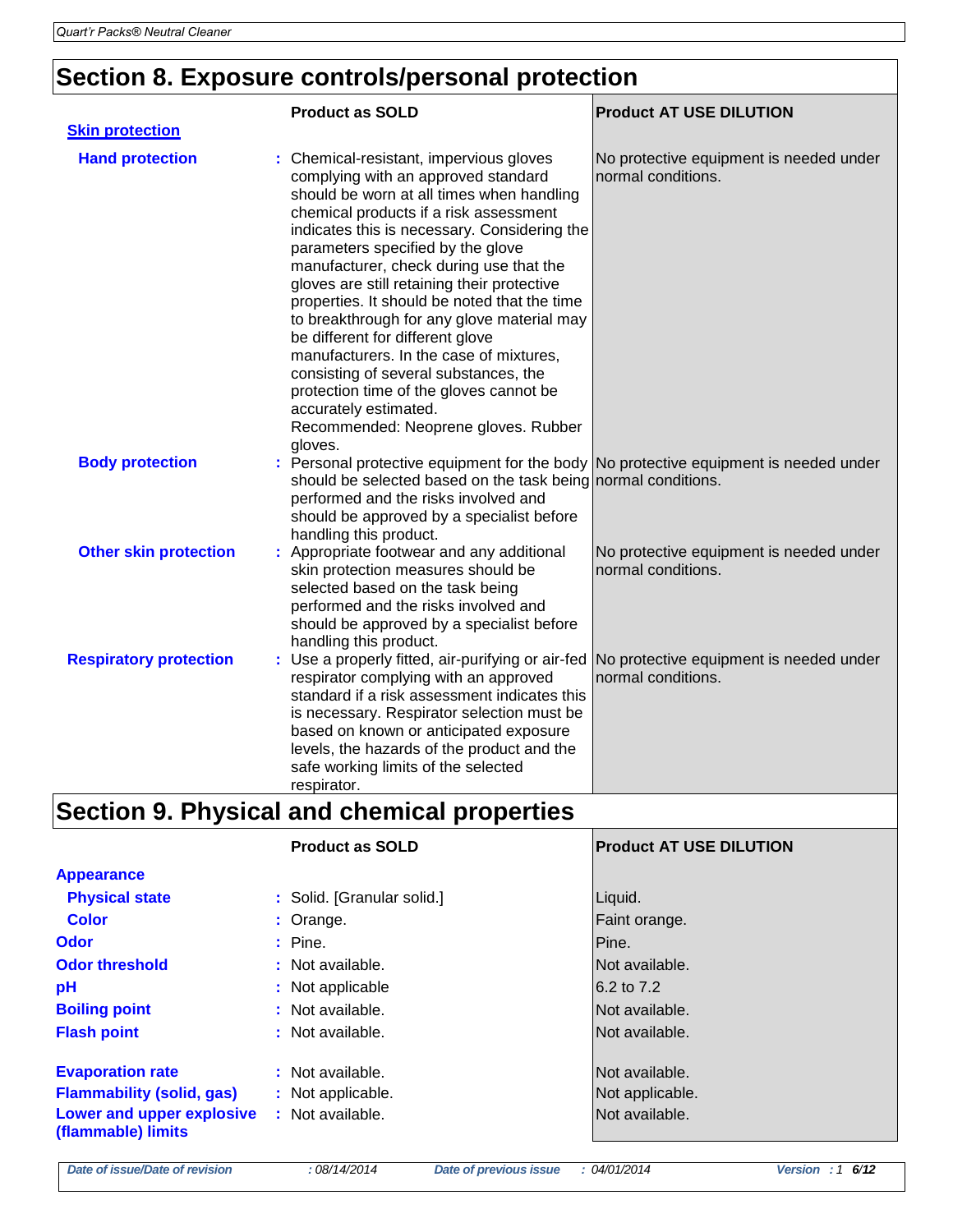## **Section 9. Physical and chemical properties**

|                                                   | <b>Product as SOLD</b>                                                    | <b>Product AT USE DILUTION</b> |
|---------------------------------------------------|---------------------------------------------------------------------------|--------------------------------|
| <b>Vapor pressure</b>                             | : Not available.                                                          | Not available.                 |
| <b>Vapor density</b>                              | : Not available.                                                          | Not available.                 |
| <b>Relative density</b>                           | : 1.112                                                                   | 1.0                            |
| <b>Solubility</b>                                 | : Easily soluble in the following materials:<br>cold water and hot water. | Complete                       |
| <b>Solubility in water</b>                        | : Not available.                                                          | Not available.                 |
| <b>Partition coefficient: n-</b><br>octanol/water | : Not available.                                                          | Not available.                 |
| <b>Auto-ignition temperature</b>                  | : Not available.                                                          | Not available.                 |
| <b>Decomposition temperature : Not available.</b> |                                                                           | Not available.                 |
| <b>SADT</b>                                       | : Not available.                                                          | Not available.                 |
| <b>Viscosity</b>                                  | : Not available.                                                          | Not available.                 |

## **Section 10. Stability and reactivity**

### **Product as SOLD**

| <b>Reactivity</b><br><b>Chemical stability</b>      | : No specific test data related to reactivity available for this product or its ingredients.<br>: The product is stable. |
|-----------------------------------------------------|--------------------------------------------------------------------------------------------------------------------------|
| <b>Possibility of hazardous</b><br><b>reactions</b> | : Under normal conditions of storage and use, hazardous reactions will not occur.                                        |
|                                                     | : Under normal conditions of storage and use, hazardous polymerization will not occur.                                   |
| <b>Conditions to avoid</b>                          | : Keep from freezing. Keep away from heat.                                                                               |
| <b>Incompatible materials</b>                       | : Reactive or incompatible with the following materials: acids.                                                          |
| <b>Hazardous decomposition</b><br>products          | : Under normal conditions of storage and use, hazardous decomposition products should<br>not be produced.                |

## **Section 11. Toxicological information**

### **Information on toxicological effects**

### **Acute toxicity**

| <b>Product/ingredient name</b> | <b>Result</b> | <b>Species</b> | <b>Dose</b>    | <b>Exposure</b> |
|--------------------------------|---------------|----------------|----------------|-----------------|
| citric acid                    | LD50 Oral     | Rat            | 3 g/kg         |                 |
| sodium carbonate               | LD50 Oral     | Rat            | 4090 mg/kg     |                 |
| alcohols, C9-11, ethoxylated   | LD50 Oral     | Rat            | $>$ 2000 mg/kg |                 |

### **Irritation/Corrosion**

| <b>Product/ingredient name</b> | <b>Result</b>            | <b>Species</b>                | <b>Score</b>             | <b>Exposure</b>            | <b>Observation</b>   |
|--------------------------------|--------------------------|-------------------------------|--------------------------|----------------------------|----------------------|
| citric acid                    | Eyes - Severe irritant   | Rabbit                        | ۰                        | 24 hours 750<br>Micrograms |                      |
|                                | Skin - Mild irritant     | Rabbit                        | ٠                        | 24 hours 500<br>milligrams |                      |
|                                | Skin - Moderate irritant | Rabbit                        | $\overline{\phantom{a}}$ | 0.5 Milliliters            |                      |
| sodium carbonate               | Eyes - Moderate irritant | Rabbit                        | $\blacksquare$           | 24 hours 100<br>milligrams |                      |
|                                | Eyes - Severe irritant   | Rabbit                        | ٠                        | 50 milligrams              |                      |
|                                | Skin - Mild irritant     | Rabbit                        |                          | 24 hours 500<br>milligrams |                      |
| alcohols, C9-11, ethoxylated   | Skin - Irritant          | Rabbit                        | $\blacksquare$           |                            |                      |
|                                | Eyes - Severe irritant   | Rabbit                        |                          | ۰                          |                      |
| Date of issue/Date of revision | :08/14/2014              | <b>Date of previous issue</b> | : 04/01/2014             |                            | Version : $1 \t7/12$ |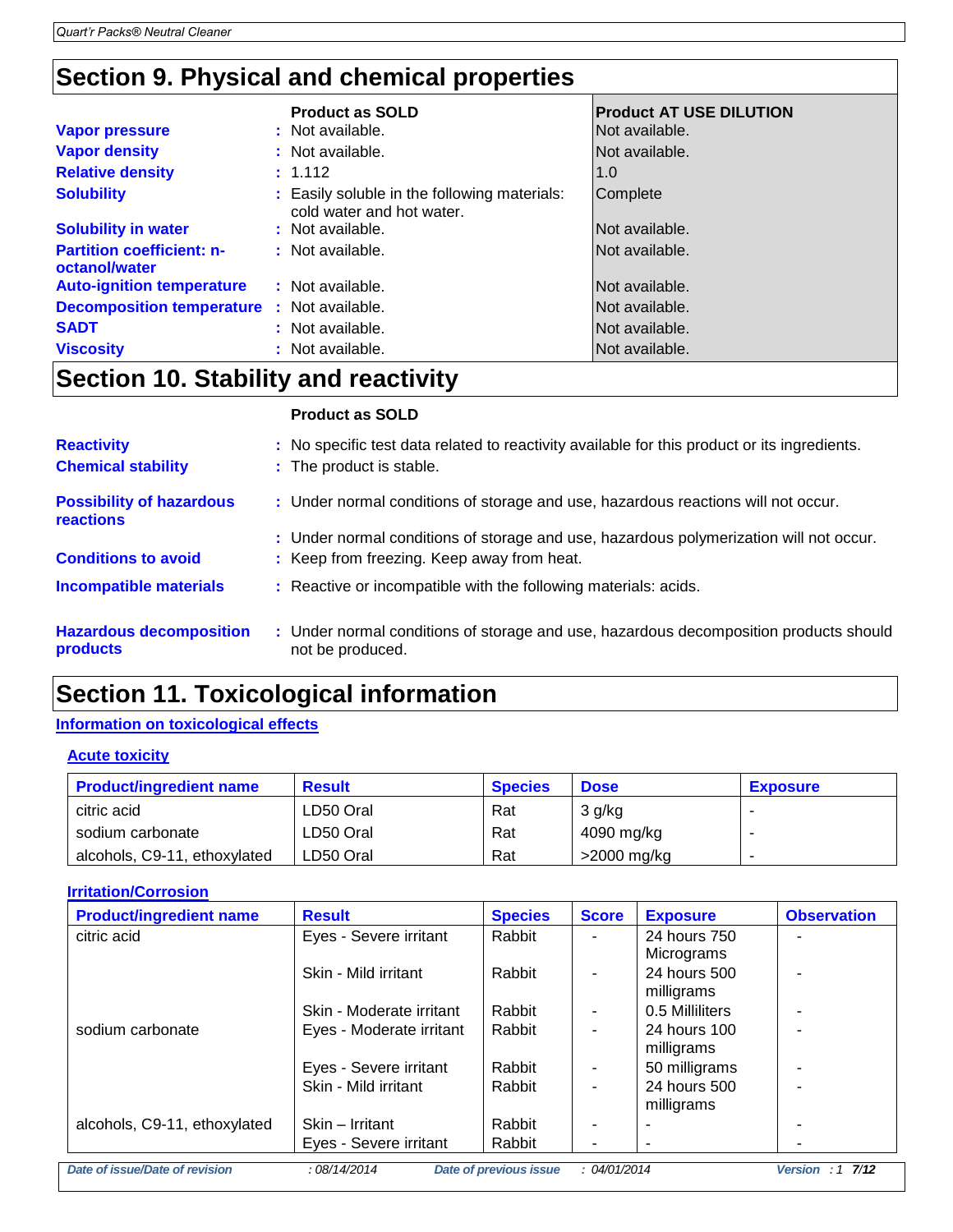# **Section 11. Toxicological information**

|                                                            |                                                 | <b>Product as SOLD</b>                                                                   | <b>Product AT USE DILUTION</b>                                   |
|------------------------------------------------------------|-------------------------------------------------|------------------------------------------------------------------------------------------|------------------------------------------------------------------|
| <b>Sensitization</b>                                       |                                                 | Not available.                                                                           | Non-toxic at use-dilution.                                       |
| <b>Mutagenicity</b>                                        |                                                 | Not available.                                                                           |                                                                  |
| <b>Carcinogenicity</b>                                     |                                                 | Not available.                                                                           |                                                                  |
| <b>Reproductive toxicity</b>                               |                                                 | Not available.                                                                           |                                                                  |
| <b>Teratogenicity</b>                                      |                                                 | Not available.                                                                           |                                                                  |
| <b>Specific target organ</b><br>toxicity (single exposure) |                                                 | Not available.                                                                           |                                                                  |
| <b>Specific target organ</b><br>toxicity (repeated         |                                                 | Not available.                                                                           |                                                                  |
| exposure)<br><b>Aspiration hazard</b>                      |                                                 | Not available.                                                                           |                                                                  |
| <b>Information on the likely</b><br>routes of exposure     | Not available.                                  |                                                                                          |                                                                  |
| <b>Potential acute health effects</b>                      |                                                 |                                                                                          |                                                                  |
|                                                            |                                                 |                                                                                          |                                                                  |
| <b>Eye contact</b>                                         |                                                 | : Causes serious eye irritation.                                                         | Direct contact with eyes may cause<br>temporary irritation.      |
| <b>Inhalation</b>                                          |                                                 | : May cause respiratory irritation.                                                      | Not applicable.                                                  |
| <b>Skin contact</b>                                        |                                                 | : Causes skin irritation.                                                                | No adverse effects due to skin contact are<br>expected.          |
| <b>Ingestion</b>                                           |                                                 | : Irritating to mouth, throat and stomach.                                               | Non-toxic at use-dilution.                                       |
|                                                            |                                                 | Symptoms related to the physical, chemical and toxicological characteristics             |                                                                  |
| <b>Eye contact</b>                                         | following:<br>watering                          | : Adverse symptoms may include the<br>pain or irritation                                 | No specific data.                                                |
| <b>Inhalation</b>                                          | redness<br>following:                           | : Adverse symptoms may include the<br>respiratory tract irritation                       | No specific data.                                                |
| <b>Skin contact</b>                                        | coughing<br>following:<br>Irritation<br>redness | : Adverse symptoms may include the                                                       | No specific data.                                                |
| <b>Ingestion</b>                                           | : No specific data.                             |                                                                                          | No specific data.                                                |
|                                                            |                                                 | Delayed and immediate effects and also chronic effects from short and long term exposure |                                                                  |
| <b>Short term exposure</b>                                 |                                                 |                                                                                          |                                                                  |
| <b>Potential immediate</b><br>effects                      | : Not available.                                |                                                                                          | Not available.                                                   |
| <b>Potential delayed effects : Not available.</b>          |                                                 |                                                                                          | Not available.                                                   |
| Long term exposure                                         |                                                 |                                                                                          |                                                                  |
| <b>Potential immediate</b><br>effects                      | : Not available.                                |                                                                                          | Not available.                                                   |
| <b>Potential delayed effects</b>                           | : Not available.                                |                                                                                          | Not available.                                                   |
| <b>Potential chronic health</b><br>effects                 | Not available.                                  |                                                                                          |                                                                  |
| <b>General</b>                                             |                                                 | : No known significant effects or critical                                               | No known significant effects or critical                         |
| <b>Carcinogenicity</b>                                     | hazards.<br>hazards.                            | : No known significant effects or critical                                               | hazards.<br>No known significant effects or critical<br>hazards. |
| Date of issue/Date of revision                             |                                                 | :08/14/2014<br><b>Date of previous issue</b>                                             | : 04/01/2014<br>Version : $1 \overline{8/12}$                    |
|                                                            |                                                 |                                                                                          |                                                                  |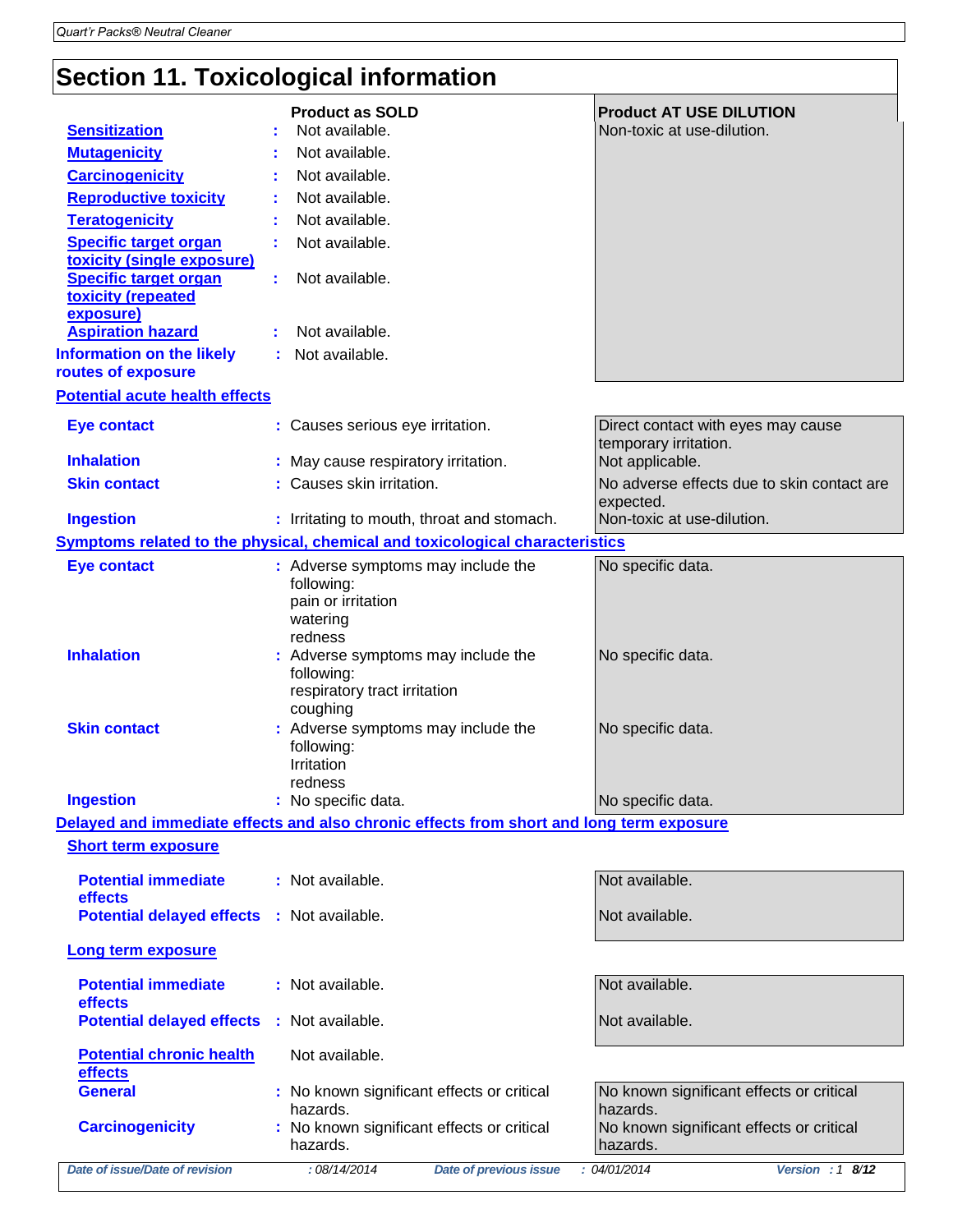## **Section 11. Toxicological information**

|                                       | <b>Product as SOLD</b>                                 | <b>Product AT USE DILUTION</b>                       |
|---------------------------------------|--------------------------------------------------------|------------------------------------------------------|
| <b>Mutagenicity</b>                   | : No known significant effects or critical<br>hazards. | No known significant effects or critical<br>hazards. |
| <b>Teratogenicity</b>                 | : No known significant effects or critical<br>hazards. | No known significant effects or critical<br>hazards. |
| <b>Developmental effects</b>          | : No known significant effects or critical<br>hazards. | No known significant effects or critical<br>hazards. |
| <b>Fertility effects</b>              | : No known significant effects or critical<br>hazards. | No known significant effects or critical<br>hazards. |
| <b>Numerical measures of toxicity</b> |                                                        |                                                      |
| <b>Acute toxicity estimates</b>       |                                                        |                                                      |

| <b>ACUTE TOXICITY ESTIMATES</b> |                  |
|---------------------------------|------------------|
| <b>Route</b>                    | <b>ATE value</b> |
| Oral                            | 2452.7 mg/kg     |

## **Section 12. Ecological information**

### **Toxicity**

| <b>Product/ingredient name</b> | <b>Result</b>                       | <b>Species</b>                                 | <b>Exposure</b> |
|--------------------------------|-------------------------------------|------------------------------------------------|-----------------|
| citric acid                    | Acute LC50 160000 µg/l Marine water | Crustaceans - Carcinus<br>maenas- Adult        | 48 hours        |
| sodium carbonate               | Acute EC50 242000 µg/l Fresh water  | Algae - Navicula seminulum                     | 96 hours        |
|                                | Acute LC50 176000 µg/l Fresh water  | Crustaceans - Amphipoda                        | 48 hours        |
|                                | Acute LC50 265000 µg/l Fresh water  | Daphnia - Daphnia magna                        | 48 hours        |
|                                | Acute LC50 300000 µg/l Fresh water  | Fish - Lepomis macrochirus                     | 96 hours        |
| alcohols, C9-11, ethoxylated   | Acute LC50 8.5 mg/l Fresh water     | Fish - Fathead Minnow<br>(Pimephales promelas) | 96 hours        |
|                                | Acute EC50 5.3 mg/l Fresh water     | Daphnia - Daphnia magna                        | 48 hours        |

**Persistence and degradability**

Not available.

### **Bioaccumulative potential**

| <b>Product/ingredient name</b> | LogP <sub>ow</sub> | n Ar<br>וטנ | <b>Potential</b> |
|--------------------------------|--------------------|-------------|------------------|
| citric acid                    | - 0<br>1.O         | -           | low              |

## **Section 13. Disposal considerations**

### **Product as SOLD Product AT USE DILUTION**

**Mobility in soil Soil/water partition coefficient (Koc)** 

- **:** Not available.
- **Other adverse effects** : No known significant effects or critical hazards.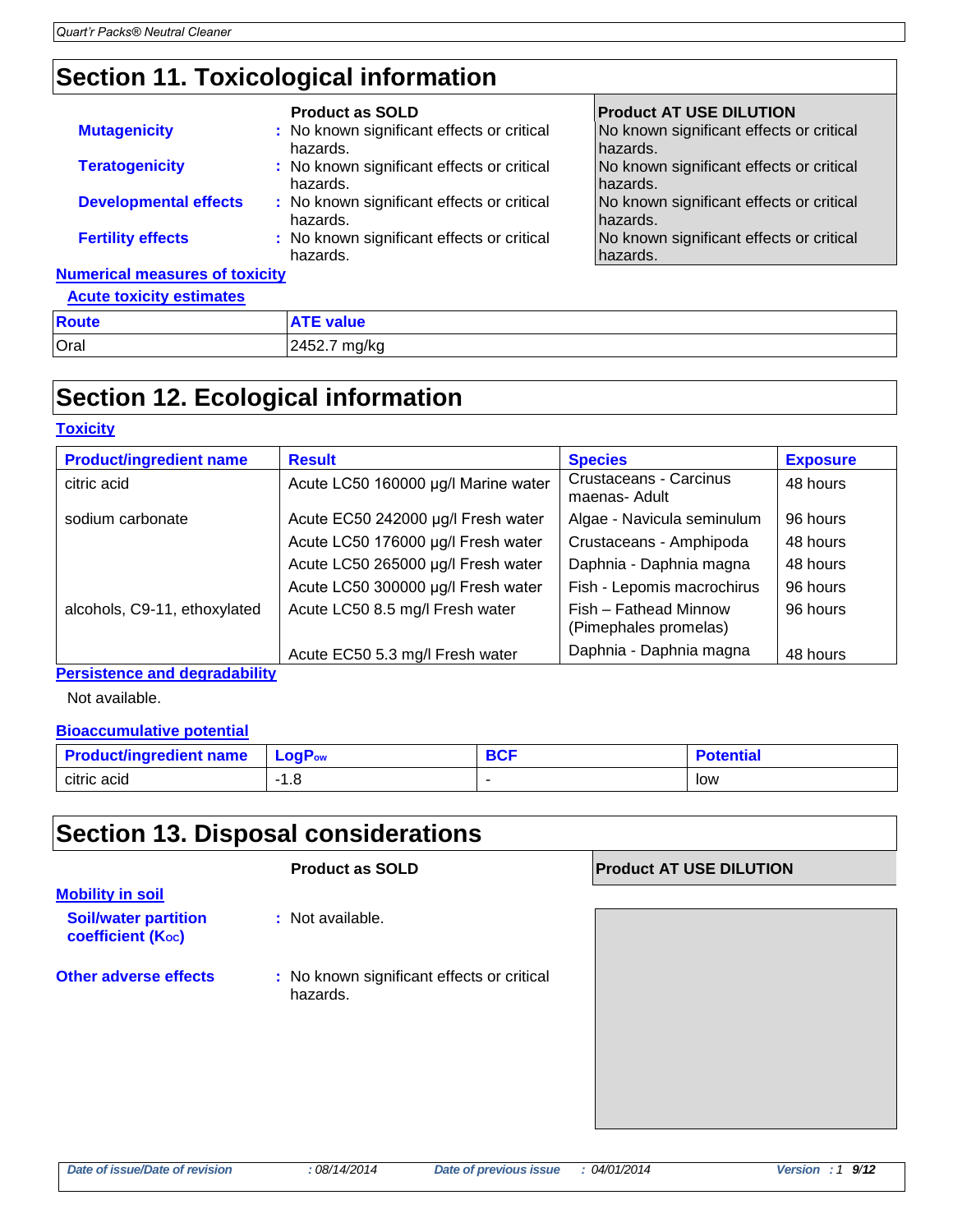## **Section 13. Disposal considerations**

|                                          | <b>Product as SOLD</b>                                                                                                                                                                                                                                                                                                                                                                                                                                                                                                                                                                                                                                                                                                                                                                                                                                                                                                                                                                                                                                                                                                                                | <b>Product AT USE DILUTION</b> |  |
|------------------------------------------|-------------------------------------------------------------------------------------------------------------------------------------------------------------------------------------------------------------------------------------------------------------------------------------------------------------------------------------------------------------------------------------------------------------------------------------------------------------------------------------------------------------------------------------------------------------------------------------------------------------------------------------------------------------------------------------------------------------------------------------------------------------------------------------------------------------------------------------------------------------------------------------------------------------------------------------------------------------------------------------------------------------------------------------------------------------------------------------------------------------------------------------------------------|--------------------------------|--|
| <b>Disposal methods</b>                  | : The generation of waste should be avoided Diluted product can be flushed to sanitary<br>or minimized wherever possible. Disposal of sewer. Discard empty container in trash.<br>this product, solutions and any by-products<br>should at all times comply with the<br>requirements of environmental protection<br>and waste disposal legislation and any<br>regional local authority requirements.<br>Dispose of surplus and non-recyclable<br>products via a licensed waste disposal<br>contractor. Waste should not be disposed<br>of untreated to the sewer unless fully<br>compliant with the requirements of all<br>authorities with jurisdiction. Waste<br>packaging should be recycled. Incineration<br>or landfill should only be considered when<br>recycling is not feasible. This material and<br>its container must be disposed of in a safe<br>way. Care should be taken when handling<br>emptied containers that have not been<br>cleaned or rinsed out. Empty containers or<br>liners may retain some product residues.<br>Avoid dispersal of spilled material and<br>runoff and contact with soil, waterways,<br>drains and sewers. |                                |  |
| <b>Section 14. Transport information</b> |                                                                                                                                                                                                                                                                                                                                                                                                                                                                                                                                                                                                                                                                                                                                                                                                                                                                                                                                                                                                                                                                                                                                                       |                                |  |

### **Product as SOLD**

|                      | <b>DOT Classification</b> | <b>IMDG</b>    | <b>IATA</b>    |
|----------------------|---------------------------|----------------|----------------|
| <b>UN number</b>     | Not regulated.            | Not regulated. | Not regulated. |
| <b>UN proper</b>     | Cleaning Compounds, NOI,  | ۰              |                |
| shipping name        | powder                    |                |                |
| <b>Transport</b>     |                           |                |                |
| hazard class(es)     |                           |                |                |
| <b>Packing group</b> | ٠                         |                |                |
| <b>Environmental</b> | No.                       | No.            | No.            |
| hazards              |                           |                |                |
| <b>Additional</b>    | -                         |                |                |
| information          |                           |                |                |

**Special precautions for user : Transport within user's premises:** always transport in closed containers that are upright and secure. Ensure that persons transporting the product know what to do in the

event of an accident or spillage.

**Transport in bulk according :** Not available. **to Annex II of MARPOL 73/78 and the IBC Code**

**Product AT USE DILUTION** Not intended for transport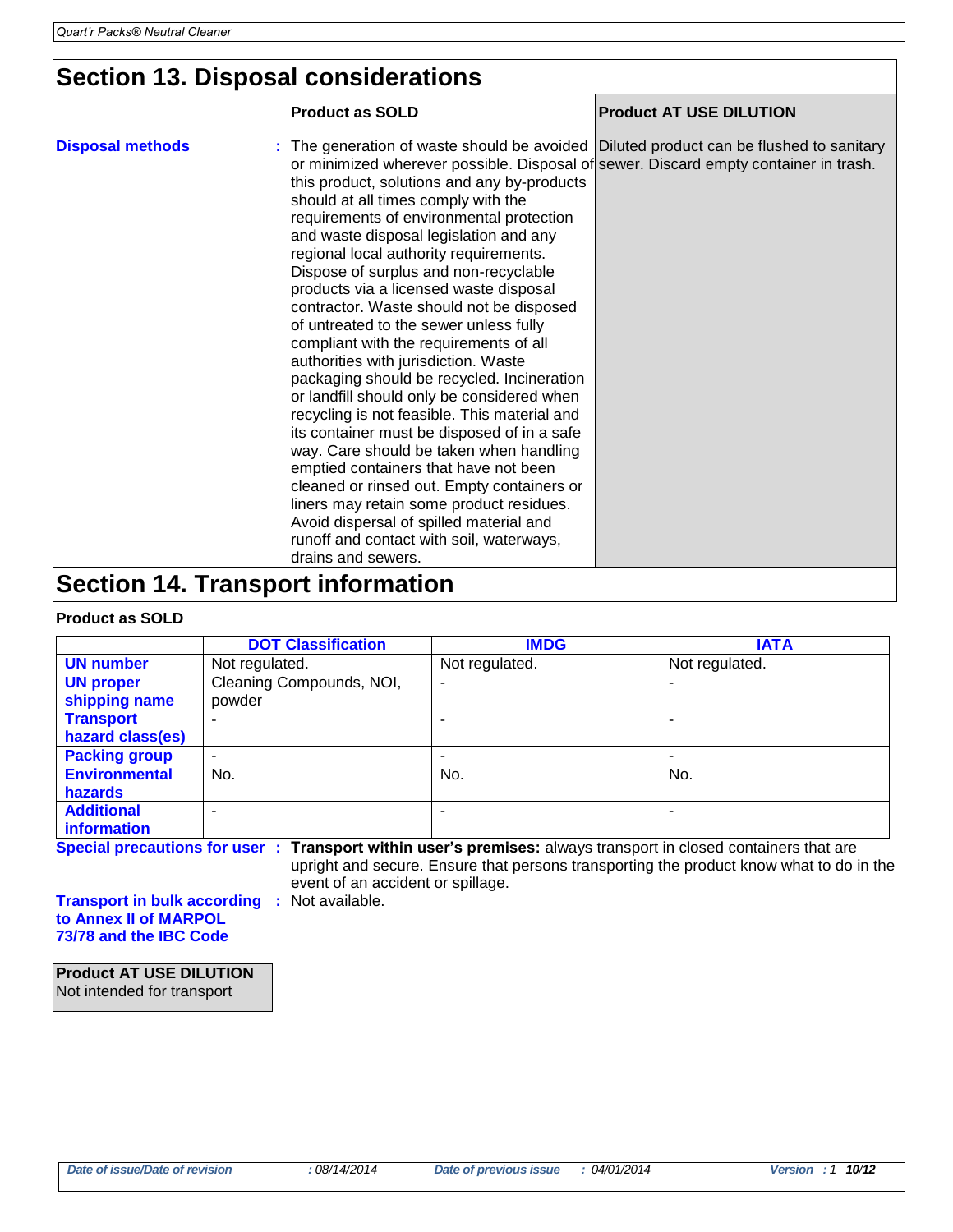## **Section 15. Regulatory information**

| <b>U.S. Federal regulations</b>                                                   |                                    | : United States inventory (TSCA 8b): Not determined.<br><b>Product as SOLD</b><br><b>Product AT USE DILUTION</b> |                                   |                                         |                   |                                                 |                                                 |
|-----------------------------------------------------------------------------------|------------------------------------|------------------------------------------------------------------------------------------------------------------|-----------------------------------|-----------------------------------------|-------------------|-------------------------------------------------|-------------------------------------------------|
| <b>Clean Air Act Section 112</b><br>(b) Hazardous Air<br><b>Pollutants (HAPs)</b> |                                    | Not listed                                                                                                       |                                   |                                         | <b>Not listed</b> |                                                 |                                                 |
| <b>Clean Air Act Section 602</b><br><b>Class I Substances</b>                     |                                    | Not listed                                                                                                       |                                   |                                         | <b>Not listed</b> |                                                 |                                                 |
| <b>Clean Air Act Section 602</b><br><b>Class II Substances</b>                    |                                    | Not listed                                                                                                       |                                   |                                         | <b>Not listed</b> |                                                 |                                                 |
| <b>DEA List I Chemicals</b><br>(Precursor Chemicals)                              |                                    | Not listed                                                                                                       |                                   |                                         | <b>Not listed</b> |                                                 |                                                 |
| <b>DEA List II Chemicals</b><br><b>(Essential Chemicals)</b>                      |                                    | Not listed                                                                                                       |                                   |                                         | <b>Not listed</b> |                                                 |                                                 |
| <b>SARA 302/304</b>                                                               |                                    |                                                                                                                  |                                   |                                         |                   |                                                 |                                                 |
| <b>Composition/information on ingredients</b><br>No products were found.          |                                    |                                                                                                                  |                                   |                                         |                   |                                                 |                                                 |
| <b>SARA 304 RQ</b>                                                                |                                    |                                                                                                                  | : Immediate (acute) health hazard |                                         |                   |                                                 |                                                 |
| <b>SARA 311/312</b>                                                               | : Not regulated.<br>Not regulated. |                                                                                                                  |                                   |                                         |                   |                                                 |                                                 |
| <b>Classification</b>                                                             | : Immediate (acute) health hazard  |                                                                                                                  |                                   |                                         |                   |                                                 |                                                 |
| <b>Composition/information on ingredients</b>                                     |                                    |                                                                                                                  |                                   |                                         |                   |                                                 |                                                 |
| <b>Name</b>                                                                       |                                    | %                                                                                                                | <b>Fire</b><br>hazard             | <b>Sudden</b><br>release of<br>pressure | <b>Reactive</b>   | <b>Immediate</b><br>(acute)<br>health<br>hazard | <b>Delayed</b><br>(chronic)<br>health<br>hazard |
| citric acid                                                                       |                                    | $10 - 30$                                                                                                        | Yes.                              | No.                                     | No.               | Yes.                                            | No.                                             |
| sodium carbonate                                                                  |                                    | $10 - 30$                                                                                                        | No.                               | No.                                     | Yes.              | Yes.                                            | No.                                             |
| alcohols, C9-11, ethoxylated                                                      |                                    | $1 - 5$                                                                                                          | No.                               | No.                                     | No.               | Yes.                                            | No.                                             |
| <b>SARA 313</b>                                                                   |                                    | : Not applicable.                                                                                                |                                   |                                         |                   |                                                 |                                                 |
| <b>State regulations</b>                                                          |                                    |                                                                                                                  |                                   |                                         |                   |                                                 |                                                 |

| <b>Massachusetts</b> | : The following components are listed:<br>SODIUM SULFATE (SOLUTION);<br>PRECIPITATED SILICA | Not regulated. |
|----------------------|---------------------------------------------------------------------------------------------|----------------|
| <b>New York</b>      | : None of the components are listed.                                                        |                |
| <b>New Jersey</b>    | : The following components are listed:<br>SILICA, AMORPHOUS, PRECIPITATE &<br>GEL           |                |
| <b>Pennsylvania</b>  | : The following components are listed:<br>SODIUM SULFATE (SOLUTION);<br>PRECIPITATED SILICA |                |

#### **California Prop. 65**

This product does not contain any chemicals known to the State of California to cause cancer and birth defects or other reproductive harm